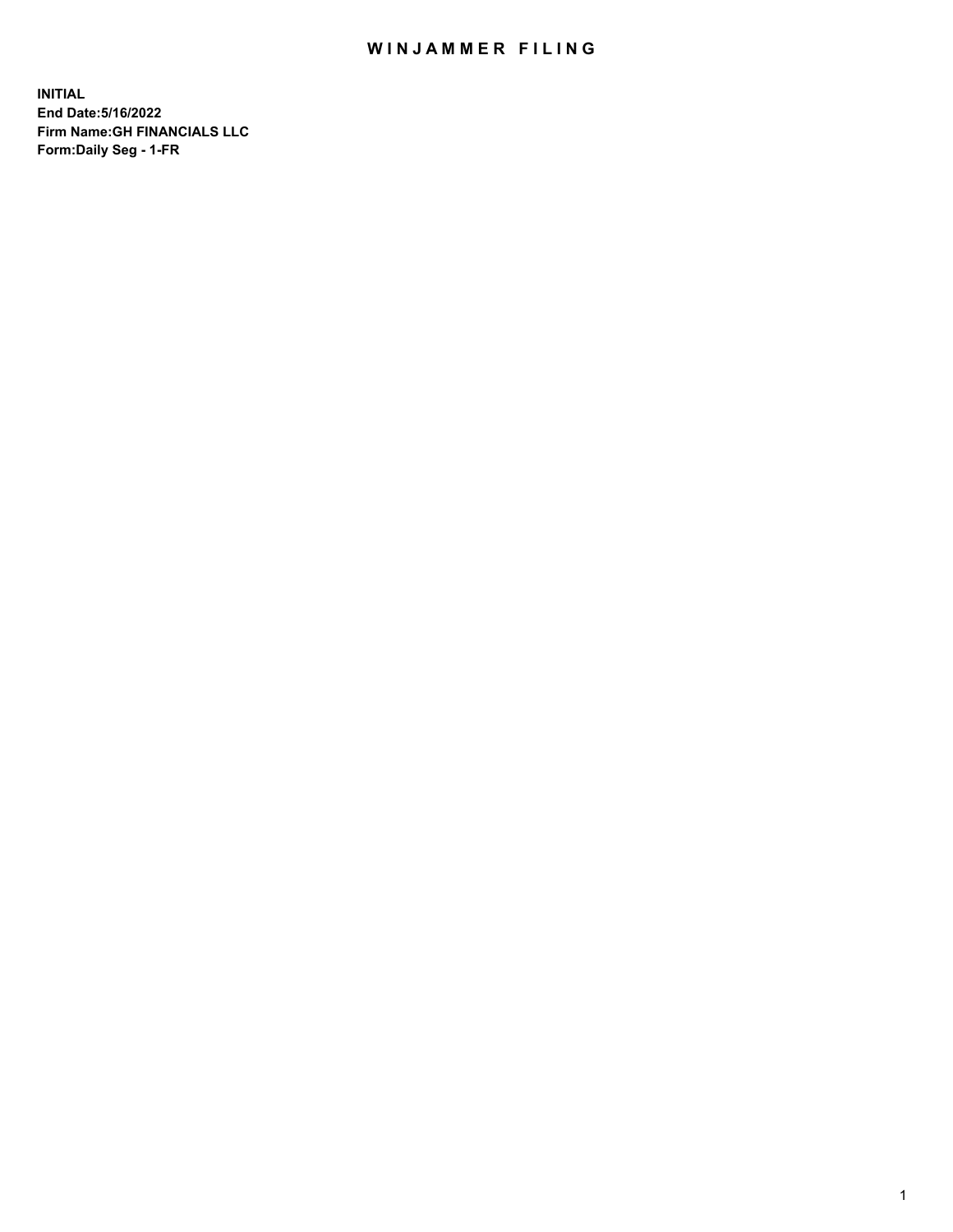## **Daily Segregation - Cover Page** Name of Company **GH FINANCIALS LLC** [0010] Contact Name **Wilson Gambrel** [0040] Contact Phone Number **3125440316** [0060] Contact Email Address **wilson.gambrel@ghfinancials.co m** [0065] FCM's Customer Segregated Funds Residual Interest Target (choose one): a. Minimum dollar amount: ; or **5,200,000** [8930] b. Minimum percentage of customer segregated funds required:% ; or **0** [8940] c. Dollar amount range between:and; or **0** [8950] **0** [8951] d. Percentage range of customer segregated funds required between:% and%. **0** [8960] **0** [8961] FCM's Customer Secured Amount Funds Residual Interest Target (choose one): a. Minimum dollar amount: ; or **280,000** [8970] b. Minimum percentage of customer secured funds required:% ; or **0** [8980] c. Dollar amount range between:and; or **0** [8990] **0** [8991] d. Percentage range of customer secured funds required between:% and%. **0** [9000] **0** [9001] FCM's Cleared Swaps Customer Collateral Residual Interest Target (choose one): a. Minimum dollar amount: ; or **0** [9010] b. Minimum percentage of cleared swaps customer collateral required:% ; or **0** [9020] c. Dollar amount range between:and; or **0** [9030] **0** [9031] d. Percentage range of cleared swaps customer collateral required between:% and%. **0** [9040] **0** [9041]

Attach supporting documents CH

2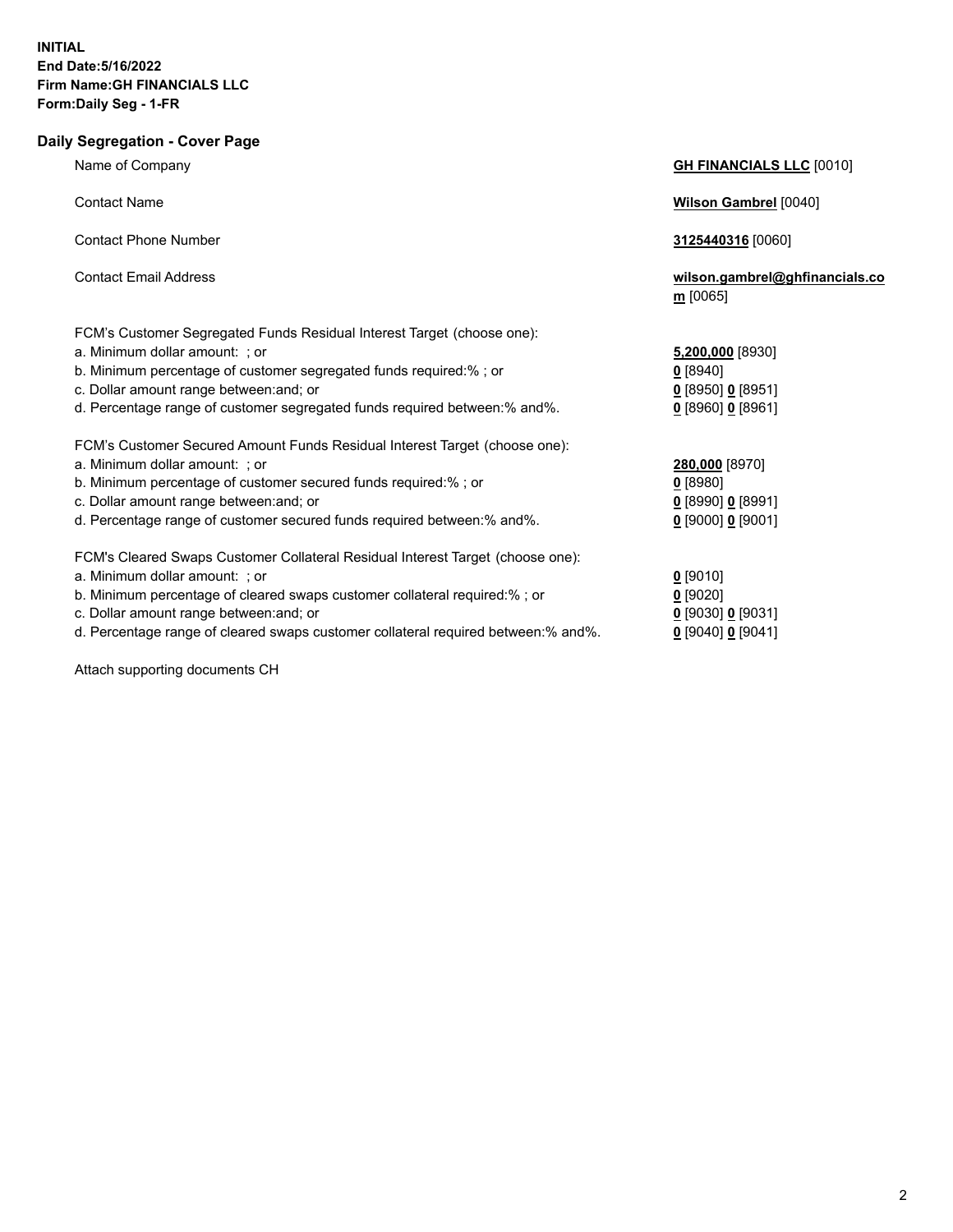## **Daily Segregation - Secured Amounts**

|     | Foreign Futures and Foreign Options Secured Amounts                                         |                           |
|-----|---------------------------------------------------------------------------------------------|---------------------------|
|     | Amount required to be set aside pursuant to law, rule or regulation of a foreign            | 0[5605]                   |
|     | government or a rule of a self-regulatory organization authorized thereunder                |                           |
| 1.  | Net ledger balance - Foreign Futures and Foreign Option Trading - All Customers             |                           |
|     | A. Cash                                                                                     | 5,244,630 [5615]          |
|     | B. Securities (at market)                                                                   | $0$ [5617]                |
| 2.  | Net unrealized profit (loss) in open futures contracts traded on a foreign board of trade   | 86,910 [5625]             |
| 3.  | Exchange traded options                                                                     |                           |
|     | A. Market value of open option contracts purchased on a foreign board of trade              | $0$ [5635]                |
|     | B. Market value of open contracts granted (sold) on a foreign board of trade                | $0$ [5637]                |
| 4.  | Net equity (deficit) (add lines 1. 2. and 3.)                                               | 5,331,540 [5645]          |
| 5.  | Account liquidating to a deficit and account with a debit balances - gross amount           | $0$ [5651]                |
|     | Less: amount offset by customer owned securities                                            | 0 [5652] 0 [5654]         |
| 6   | Amount required to be set aside as the secured amount - Net Liquidating Equity              | 5,331,540 [5655]          |
|     | Method (add lines 4 and 5)                                                                  |                           |
| 7.  | Greater of amount required to be set aside pursuant to foreign jurisdiction (above) or line | 5,331,540 [5660]          |
|     | 6.                                                                                          |                           |
|     | FUNDS DEPOSITED IN SEPARATE REGULATION 30.7 ACCOUNTS                                        |                           |
| 1.  | Cash in Banks                                                                               |                           |
|     | A. Banks located in the United States                                                       | 5,399,513 [5700]          |
|     | B. Other banks qualified under Regulation 30.7                                              | 0 [5720] 5,399,513 [5730] |
| 2.  | Securities                                                                                  |                           |
|     | A. In safekeeping with banks located in the United States                                   | $0$ [5740]                |
|     | B. In safekeeping with other banks qualified under Regulation 30.7                          | 0 [5760] 0 [5770]         |
| 3.  | Equities with registered futures commission merchants                                       |                           |
|     | A. Cash                                                                                     | $0$ [5780]                |
|     | <b>B.</b> Securities                                                                        | $0$ [5790]                |
|     | C. Unrealized gain (loss) on open futures contracts                                         | $0$ [5800]                |
|     | D. Value of long option contracts                                                           | 0[5810]                   |
|     | E. Value of short option contracts                                                          | 0 [5815] 0 [5820]         |
| 4.  | Amounts held by clearing organizations of foreign boards of trade                           |                           |
|     | A. Cash                                                                                     | $0$ [5840]                |
|     | <b>B.</b> Securities                                                                        | $0$ [5850]                |
|     | C. Amount due to (from) clearing organization - daily variation                             | 0[5860]                   |
|     | D. Value of long option contracts                                                           | $0$ [5870]                |
|     | E. Value of short option contracts                                                          | 0 [5875] 0 [5880]         |
| 5.  | Amounts held by member of foreign boards of trade                                           |                           |
|     | A. Cash                                                                                     | 1,394,150 [5900]          |
|     | <b>B.</b> Securities                                                                        | $0$ [5910]                |
|     | C. Unrealized gain (loss) on open futures contracts                                         | 86,910 [5920]             |
|     | D. Value of long option contracts                                                           | $0$ [5930]                |
|     | E. Value of short option contracts                                                          | 0 [5935] 1,481,060 [5940] |
| 6.  | Amounts with other depositories designated by a foreign board of trade                      | $0$ [5960]                |
| 7.  | Segregated funds on hand                                                                    | $0$ [5965]                |
| 8.  | Total funds in separate section 30.7 accounts                                               | 6,880,573 [5970]          |
| 9.  | Excess (deficiency) Set Aside for Secured Amount (subtract line 7 Secured Statement         | 1,549,033 [5680]          |
|     | Page 1 from Line 8)                                                                         |                           |
| 10. | Management Target Amount for Excess funds in separate section 30.7 accounts                 | 280,000 [5980]            |
| 11. | Excess (deficiency) funds in separate 30.7 accounts over (under) Management Target          | 1,269,033 [5985]          |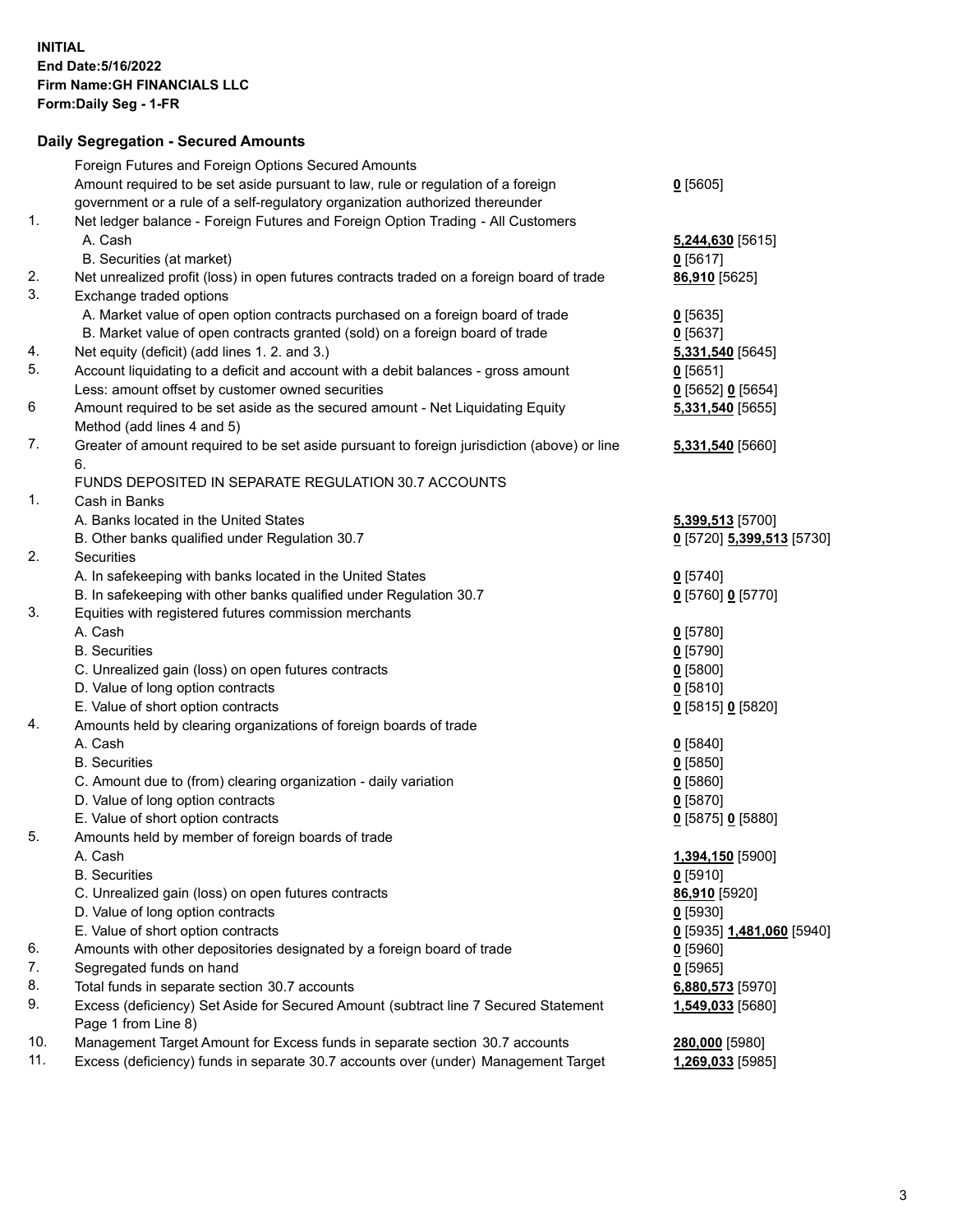|            | Daily Segregation - Segregation Statement                                           |                     |
|------------|-------------------------------------------------------------------------------------|---------------------|
|            | SEGREGATION REQUIREMENTS (Section 4d(2) of the CEAct)                               |                     |
| 1.         | Net ledger balance                                                                  |                     |
|            | A. Cash                                                                             | 143,449,087 [5000]  |
|            | B. Securities (at market)                                                           | $0$ [5010]          |
| 2.         | Net unrealized profit (loss) in open futures contracts traded on a contract market  | -1,017,377 [5020]   |
| 3.         | Exchange traded options                                                             |                     |
|            | A. Market value of open option contracts purchased on a contract market             | 5,231,825 [5030]    |
|            | B. Market value of open option contracts granted (sold) on a contract market        | $-6,511,735$ [5040] |
| 4.         | Net Equity (deficit) (add lines 1, 2, and 3)                                        | 141,151,800 [5050]  |
| 5.         | Accounts liquidating to a deficit and accounts with                                 |                     |
|            | debit balances - gross amount                                                       | $0$ [5060]          |
|            | Less: amount offset by customer owned securities                                    | $0$ [5070] 0 [5080] |
| 6.         | Amount required to be segregated (add lines 4 and 5)                                | 141,151,800 [5090]  |
|            | FUNDS IN SEGREGATED ACCOUNTS                                                        |                     |
| 7.         | Deposited in segregated funds bank accounts                                         |                     |
|            | A. Cash                                                                             | 9,574,591 [5100]    |
|            | B. Securities representing investment of customers' funds (at market)               | $0$ [5110]          |
|            | C. Securities held for particular customers or option customers in lieu of cash (at | $0$ [5120]          |
|            | market)                                                                             |                     |
| 8.         | Margins on deposit with derivatives clearing organizations of contract markets      |                     |
|            | A. Cash                                                                             | 147,580,246 [5130]  |
|            | B. Securities representing investment of customers' funds (at market)               | $0$ [5140]          |
|            | C. Securities held for particular customers or option customers in lieu of cash (at | $0$ [5150]          |
|            | market)                                                                             |                     |
| 9.         | Net settlement from (to) derivatives clearing organizations of contract markets     | $-645,803$ [5160]   |
| 10.        | Exchange traded options                                                             |                     |
|            | A. Value of open long option contracts                                              | 5,231,825 [5170]    |
|            | B. Value of open short option contracts                                             | $-6,511,735$ [5180] |
| 11.        | Net equities with other FCMs                                                        |                     |
|            | A. Net liquidating equity                                                           | 3,609,252 [5190]    |
|            | B. Securities representing investment of customers' funds (at market)               | $0$ [5200]          |
|            | C. Securities held for particular customers or option customers in lieu of cash (at | $0$ [5210]          |
|            | market)                                                                             |                     |
| 12.        | Segregated funds on hand                                                            | $0$ [5215]          |
| 13.        | Total amount in segregation (add lines 7 through 12)                                | 158,838,376 [5220]  |
| 14.        | Excess (deficiency) funds in segregation (subtract line 6 from line 13)             | 17,686,576 [5230]   |
| 15.<br>16. | Management Target Amount for Excess funds in segregation                            | $5,200,000$ [5240]  |
|            | Excess (deficiency) funds in segregation over (under) Management Target Amount      | 12,486,576 [5250]   |
|            | <b>Excess</b>                                                                       |                     |